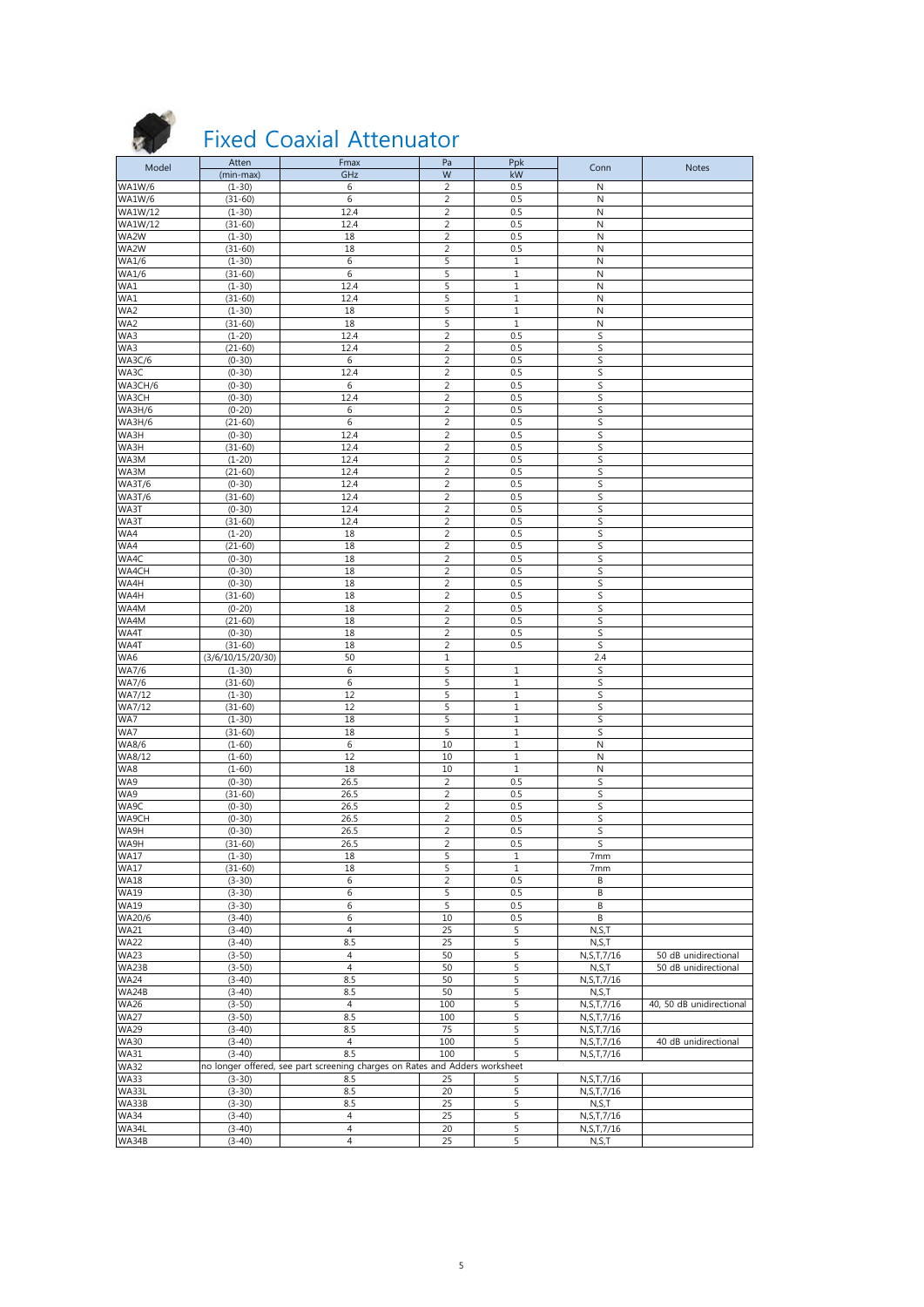

## Fixed Coaxial Attenuator

| Model                      | Atten       | Fmax           | Pa             | Ppk          | Conn               | <b>Notes</b> |
|----------------------------|-------------|----------------|----------------|--------------|--------------------|--------------|
|                            | (min-max)   | GHz            | W              | kW           |                    |              |
| <b>WA35</b>                | $(10-40)$   | 8.5            | 250            | 5            | N, S, T, 7/16      |              |
| <b>WA36</b>                | $(10-40)$   | 8.5            | 300            | 5            | N, S, T, 7/16      |              |
| <b>WA37</b>                | $(1-60)$    | 8.5            | 10             | 1            | N                  |              |
| <b>WA38</b>                | $(10-40)$   | 5              | 300            | 5            | N, S, T, 7/16      |              |
| <b>WA39</b>                | $(10-40)$   | $\overline{4}$ | 150            | 5            | N, S, 7/16         |              |
| <b>WA40</b>                | $(3-40)$    | 3              | 150            | 10           | N, S, 7/16         |              |
| WA41/6                     | $(1-60)$    | 6              | 10             | 1            | S                  |              |
| WA41/12                    | $(1-60)$    | 12             | 10             | $\mathbf 1$  | S                  |              |
| WA41/18                    | $(1-60)$    | 18             | 10             | $\mathbf{1}$ | S                  |              |
| WA41T                      | $(1-60)$    | 18             | 10             | $\mathbf 1$  | T                  |              |
| <b>WA42</b>                | $(3-40)$    | 3              | 150            | 10           | N, S               |              |
| <b>WA44</b>                | $(1 - 30)$  | 18             | 5              | $\,1\,$      | N(PREC)            |              |
| <b>WA44</b>                | $(31-60)$   | 18             | 5              | $\mathbf{1}$ | N (PREC)           |              |
| <b>WA45</b>                | $(3-40)$    | 3              | 250            | 10           | N, S, 7/16         |              |
| WA46/12                    | $(3 - 40)$  | 12             | 25             | 1            | N, S, T            |              |
| <b>WA46</b>                | $(3-40)$    | 18             | 25             | $\,1\,$      | N, S, T            |              |
| WA47/12                    | $(6-40)$    | 12             | 50             | 1            | N, S, T            |              |
| <b>WA47</b>                | $(6-40)$    | 18             | 50             | $\mathbf{1}$ | N, S, T            |              |
|                            | $(10-40)$   |                | 100            | $\mathbf 1$  |                    |              |
| <b>WA48</b><br><b>WA49</b> |             | 18<br>8.5      | 150            | 5            | N, S, T            |              |
|                            | $(3-40)$    |                |                |              | N, S, T, 7/16      |              |
| <b>WA50</b>                | $(1 - 30)$  | 3              | $\overline{2}$ | $\mathbf{1}$ | $\mathsf{N}$       |              |
| <b>WA50</b>                | $(31 - 50)$ | 3              | $\overline{2}$ | $\mathbf{1}$ | ${\sf N}$          |              |
| <b>WA51</b>                | $(10-40)$   | 8.5            | 500            | 5            | N, S, 7/16         |              |
| <b>WA52</b>                | $(3-30)$    | 6              | 150            | 5            | N, S, T, 7/16      |              |
| <b>WA53</b>                | $(10-40)$   | 3              | 500            | 10           | N, S, 7/16         |              |
| <b>WA54</b>                | $(3 - 30)$  | 40             | $\overline{2}$ | 0.5          | К                  |              |
| WA55/6                     | $(3 - 30)$  | 6              | 5              | $\mathbf{1}$ | T.                 |              |
| <b>WA55</b>                | $(3 - 30)$  | 18             | 5              | $\mathbf{1}$ | T                  |              |
| <b>WA56</b>                | $(3-30)$    | 32             | 2              | 0.5          | 3.5                |              |
| <b>WA57</b>                | $(3-40)$    | 5              | 150            | 10           | N, S, 7/16         |              |
| <b>WA58</b>                | $(3-40)$    | $\overline{5}$ | 250            | 10           | N, S, 7/16         |              |
| <b>WA59</b>                | $(10-40)$   | 3              | 100            | 10           | N, S, 7/16         |              |
| <b>WA60</b>                | $(10-40)$   | 5              | 500            | 5            | N, S, 7/16         |              |
| <b>WA61</b>                | $(3-40)$    | $\overline{4}$ | 150            | 5            | N, S, T            |              |
| <b>WA62</b>                | $(3-40)$    | 8.5            | 150            | 5            | N, S, T            |              |
| <b>WA65</b>                | $(3 - 30)$  | 3              | 150            | 10           | N, S, T, 7/16      |              |
| WA66/12                    | $(10-40)$   | 12.4           | 150            | 1            | N, S, T            |              |
| <b>WA66</b>                | $(10-40)$   | 18             | 150            | 1            | N, S, T            |              |
| <b>WA67</b>                | $(10-40)$   | 12.7           | 350            | 5            | $\mathsf{N}$       |              |
| <b>WA68</b>                | $(1 - 30)$  | 6              | 100            | 5            | N, S, T, 7/16      |              |
| <b>WA70</b>                | $(20-40)$   | 3              | 1000           | 10           | N,7/16             |              |
| <b>WA71</b>                | $(3-40)$    | $\overline{4}$ | 50             | 5            | N, S, T            |              |
| <b>WA72</b>                | $(3-40)$    | 8.5            | 50             | 5            | N, S, T            |              |
| <b>WA73</b>                | $(3 - 30)$  | 32             | 50             | 0.5          | 3.5                |              |
| <b>WA74</b>                | $(3 - 30)$  | 26.5           | 25             | 0.5          | $3.5$ <sub>K</sub> |              |
| <b>WA75</b>                | $(3 - 30)$  | 40             | 5              | 0.5          | Κ                  |              |
| <b>WA76</b>                | $(6 - 30)$  | 40             | 10             | 0.5          | К                  |              |
| <b>WA77</b>                | $(3 - 30)$  | 32             | 5              | 0.5          | 3.5                |              |
| <b>WA78</b>                | $(3 - 30)$  | 32             | 10             | 0.5          | 3.5                |              |
| <b>WA81</b>                | $(10-40)$   | 10             | 500            | 5            | N,7/16             |              |
| <b>WA89</b>                | $(10-30)$   | 40             | 20             | 0.5          | К                  |              |
| <b>WA90</b>                | $(3-40)$    | 18             | 50             | 1            | N, S               |              |
| WA91/12                    | $(6 - 40)$  | 12.4           | 100            | $\,1$        | N, S               |              |
| <b>WA91</b>                | $(6-40)$    | 18             | 100            | 1            | N, S               |              |
| WA92/12                    | $(10-40)$   | 12.4           | 150            | 1            | N, S, T            |              |
| <b>WA92</b>                | $(10-40)$   | 18             | 150            | $\mathbf{1}$ | N, S.T             |              |
| <b>WA95</b>                | $(10-40)$   | 18             | 200            | 1            | ${\sf N}$          |              |
| WA95/12                    | $(10-40)$   | 12.4           | 200            | $\mathbf{1}$ | $\mathsf N$        |              |
|                            |             |                |                |              |                    |              |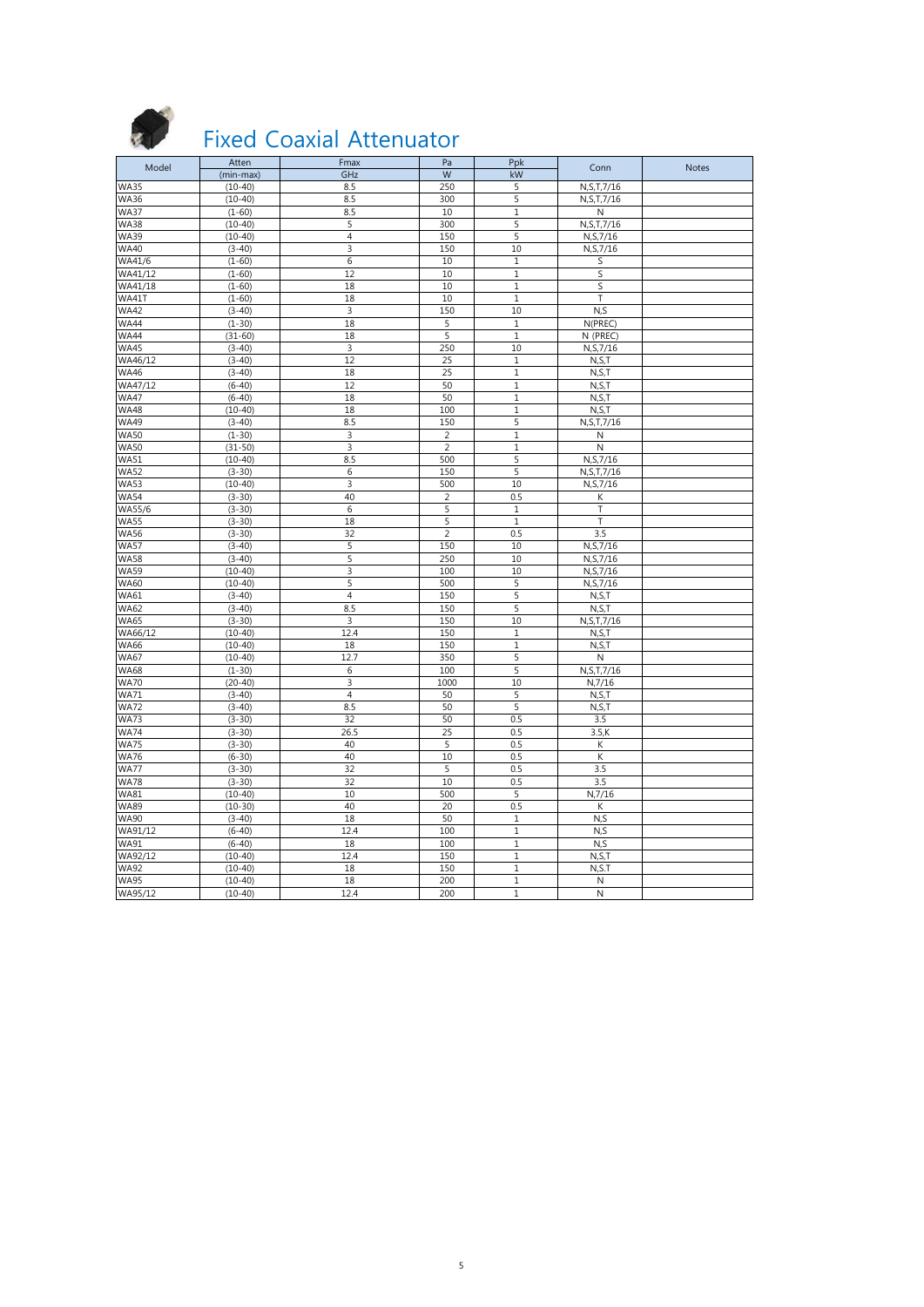### Calibrated Attenuator Sets

| Model         | <b>Base</b>     | Atten          | Fmax | Pa | Ppk | Conn | <b>Notes</b> |
|---------------|-----------------|----------------|------|----|-----|------|--------------|
|               | Model           | Values         | GHz  | W  | kW  |      |              |
| WAS-6         | WA <sub>2</sub> | 3,6,10,20      | 18   |    |     |      | 4xWA2        |
| <b>WAS-18</b> | <b>WA44</b>     | 1,3,6,10,20,30 | 18   |    |     |      | 6XWA44       |
| <b>WAS-19</b> | WA9             | 3,6,10,20      | 26.5 |    | U.5 |      | 4xWA9        |
| <b>WAS-16</b> | <b>WA17</b>     | 1,3,6,10,20,30 | 18   |    |     | 7mm  | 6xWA17       |
| <b>WAS-20</b> | <b>WA54</b>     | 3, 6, 10, 20   | 40   |    | 0.2 |      |              |



## Variable Attenuators

| Model     | Atten | Frange     | Pa             | Ppk |              | Notes   |
|-----------|-------|------------|----------------|-----|--------------|---------|
|           | Range | GHz        | W              | kW  | Conn         |         |
| $953 - 3$ | 3     | $1 - 11$   | $\mathbf{1}$   | 0.5 | $\mathsf{N}$ |         |
| 953-10    | 10    | $2.5 - 11$ | 1              | 0.5 | $\mathsf{N}$ |         |
| 953-20    | 20    | $4 - 11$   | $\mathbf{1}$   | 0.5 | N            |         |
| 953B-3    | 3     | $1 - 18$   | 1              | 0.5 | $\mathsf{N}$ |         |
| 953B-10   | 10    | $2.5 - 18$ | 1              | 0.5 | $\mathsf{N}$ |         |
| 953B-20   | 20    | $4 - 18$   | $\mathbf{1}$   | 0.5 | $\mathsf{N}$ |         |
| 953K-3    | 3     | $1 - 40$   | 0.5            | 0.1 | 2.92         |         |
| 953K-10   | 10    | $3 - 40$   | 0.5            | 0.1 | 2.92         |         |
| 953K-20   | 20    | $4 - 40$   | 0.5            | 0.1 | 2.92         |         |
| 973-10    | 10    | $1.3 - 11$ | $\mathbf{1}$   | 0.5 | N            |         |
| 973-20    | 20    | $2.5 - 11$ | $\mathbf{1}$   | 0.5 | N            |         |
| 973-40    | 40    | $4 - 11$   | $\mathbf{1}$   | 0.5 | ${\sf N}$    |         |
| DA6-30    | 30    | $DC-6$     | 0.3            |     | S            | Digital |
| DA6-60    | 60    | $DC-6$     | 0.3            |     | S            | Digital |
| DA6-90    | 90    | $DC-6$     | 0.3            |     | S            | Digital |
| DA13-30   | 30    | $DC-13$    | 0.3            |     | S            | Digital |
| DA13-60   | 60    | $DC-13$    | 0.3            |     | S            | Digital |
| VA-02-30  | 30    | $DC-2$     | 5              | 0.5 | N, S         |         |
| VA-02-60  | 60    | $DC-2$     | 5              | 0.5 | N, S         |         |
| VA-02-100 | 100   | $DC-2$     | 5              | 0.5 | N, S         |         |
| VA-02-114 | 114   | $DC-2$     | $\overline{5}$ | 0.5 | N, S         |         |
| VA-02-115 | 115   | $DC-2$     | 5              | 0.5 | N, S         |         |
| VA-04-30  | 30    | $DC-4$     | 5              | 0.5 | N, S         |         |
| VA-04-60  | 60    | $DC-4$     | $\overline{5}$ | 0.5 | N, S         |         |
| VA-04-90  | 90    | $DC-4$     | 5              | 0.5 | N, S         |         |
| VA-05-60  | 60    | $DC-5$     | 5              | 0.5 | N, S         |         |

# Coaxial Terminations

| Model          | Fmax           | Pa             | Ppk            | Conn                    | <b>Notes</b> |
|----------------|----------------|----------------|----------------|-------------------------|--------------|
|                | GHz            | W              | kW             |                         |              |
| WA1401/3       | 3              | 1              | 0.25           | S(m)                    |              |
| WA1401/6       | 6              | 1              | 0.25           | S(m)                    |              |
| WA1401/12      | 12.4           | $\mathbf{1}$   | 0.25           | S(m)                    |              |
| WA1401/18      | 18             | $\mathbf{1}$   | 0.25           | S(m)                    |              |
| WA1401/26      | 26.5           | 1              | 0.25           | S(m)                    |              |
| WA1402         | 40             | $\mathbf{1}$   | 0.25           | K                       |              |
| WA1405         | 50             | 0.5            |                | 2.4 <sub>mm</sub>       |              |
| WA1406         | 12.4           | $\overline{2}$ | 0.5            | $\overline{\mathsf{S}}$ |              |
| WA1407         | 50             | 1              |                | 2.4mm                   |              |
| WA1408         | 18             | $\overline{2}$ | 0.5            | S.                      |              |
| WA1409         | 26.5           | $\overline{2}$ | 0.5            | S(m)                    |              |
| WA1419         | 18             | 10             | 1              | S                       |              |
| WA1421/4       | $\overline{4}$ | 25             | 5              | N, S, T                 |              |
| WA1421         | 8.5            | 25             | 5              | N, S, T                 |              |
| WA1422         | 4              | 75             | 5              | N, S, T, 7/16           |              |
| WA1423         | $\sqrt{4}$     | 50             | 5              | N, S, T, 7/16           |              |
| <b>WA1423B</b> | $\overline{4}$ | 50             | 5              | N, S, T                 |              |
| WA1424/12      | 12.4           | 5              | 0.5            | N,T                     |              |
| WA1424         | 18             | $\overline{5}$ | 0.5            | N,T                     |              |
| WA1425/6       | $6\phantom{1}$ | 10             | $\mathbf{1}$   | N, T, 7/16              |              |
| WA1425/12      | 12.4           | 10             | $\,1\,$        | N, T, 7/16              |              |
| WA1425         | 18             | 10             | $\mathbf{1}$   | N                       |              |
| WA1426         | 8.5            | 50             | 5              | N, S, T, 7/16           |              |
| <b>WA1426B</b> | 8.5            | 50             | 5              | N, S, T                 |              |
| WA1427         | 10             | 25             | $\overline{5}$ | $\mathsf{N}$            |              |
| WA1428         | 3              | 150            | 10             | N, S, T, 7/16           |              |
| WA1429         | 8.5            | 75             | 5              | N, S, 7/16              |              |
| WA1430         | $\overline{4}$ | 100            | 5              | N, S, 7/16              |              |
| WA1431         | 8.5            | 100            | 5              | N, S, 7/16              |              |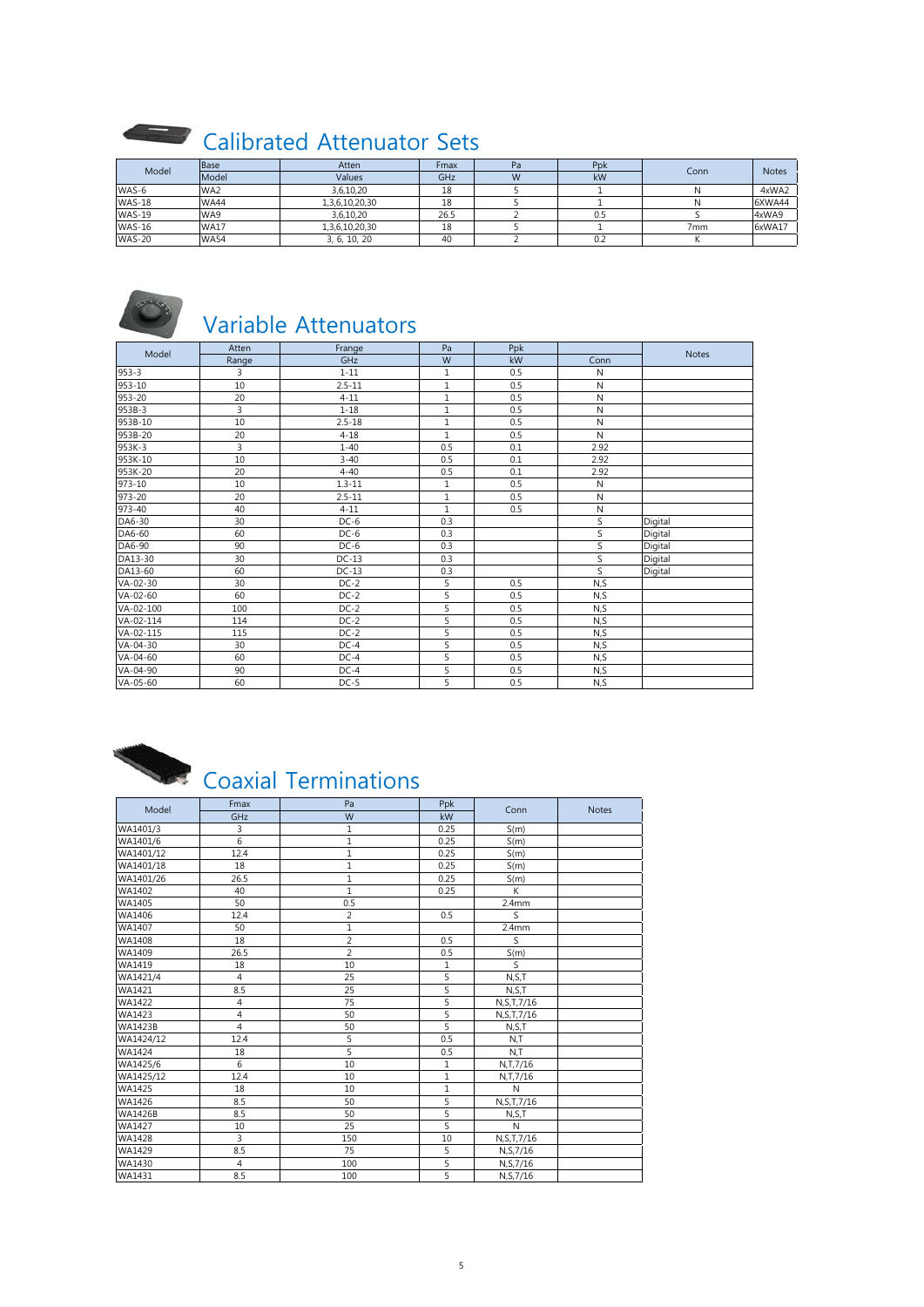|                | Fmax           | Coaxial Terminations<br>Pa | Ppk          |               |              |
|----------------|----------------|----------------------------|--------------|---------------|--------------|
| Model          | GHz            | $\overline{W}$             | kW           | Conn          | <b>Notes</b> |
| WA1432         | $\overline{4}$ | 100                        | 5            | N,T,7/16      |              |
| WA1433         | 8.5            | 25                         | 5            | N, S, T, 7/16 |              |
| <b>WA1433B</b> | 8.5            | 25                         | 5            | N, S, T       |              |
| <b>WA1433L</b> | 8.5            | 20                         | 5            | N, S, T       |              |
| WA1434         | 4              | 25                         | 5            | N, S, T       |              |
| <b>WA1434B</b> | 4              | 25                         | 5            | N, S, T       |              |
| <b>WA1434L</b> | $\overline{4}$ | 20                         | 5            | N,s,T         |              |
| WA1435         | 8.5            | 250                        | 5            | N, S, 7/16    |              |
| WA1436         | 8.5            | 300                        | 5            | N, S, 7/16    |              |
| WA1437         | 8.5            | 10                         | $\mathbf{1}$ | N, S          |              |
| <b>WA1438</b>  | 5              | 300                        | 10           | N, S, 7/16    |              |
| WA1439         | 3              | 150                        | 10           | N, S, T, 7/16 |              |
| WA1443         | 18             | 5                          | $\mathbf{1}$ | S             |              |
| <b>WA1444</b>  | 26.5           | 25                         | 0.5          | $3.5$ , K     |              |
| <b>WA1445</b>  | 3              | 250                        | 10           | N,7/16        |              |
| WA1446         | 18             | 25                         | $\mathbf{1}$ | N, S, T       |              |
| WA1447         | 18             | 50                         | 1            | N, S, T       |              |
| WA1448         | 18             | 100                        | $\mathbf{1}$ | N, S, T       |              |
| WA1449         | 8.5            | 150                        | 5            | N, S, T, 7/16 |              |
| WA1451         | 8.5            | 500                        | 5            | N, S, 7/16    |              |
| WA1452         | $\overline{4}$ | 25                         | 5            | N, S          |              |
| WA1453         | 3              | 500                        | 10           | N,7/16        |              |
| <b>WA1454</b>  | 40             | $\overline{2}$             | 0.5          | К             |              |
| WA1455/6       | 6              | $\overline{2}$             | 0.5          | N,T           |              |
| WA1455/12      | 12.4           | $\overline{2}$             | 0.5          | N, T          |              |
| WA1455/18      | 18             | $\overline{2}$             | 0.5          | N,T           |              |
| WA1456         | 32             | $\overline{2}$             | 0.5          | 3.5           |              |
| WA1458         | 5              | 250                        | 10           | n, S, T, 7/16 |              |
| WA1460         | 5              | 500                        | 10           | N,7/16        |              |
| WA1461         | 4              | 150                        | 5            | N, S, T, 7/16 |              |
| WA1462         | 8.5            | 150                        | 5            | N, S, T, 7/16 |              |
| WA1465         | 3              | 150                        | 10           | N, S, T, 7/16 |              |
| WA1466         | 18             | 150                        | 5            | N, S          |              |
| WA1467         | 12.7           | 350                        | 5            | N             |              |
| WA1470         | 3              | 1000                       | 10           | N.7/16        |              |
| WA1471         | $\overline{4}$ | 50                         | 5            | N.S.T         |              |
| WA1472         | 8.5            | 50                         | 5            | N, S, T       |              |
| WA1473         | 28             | 50                         | 1            | $3.5$ , K     |              |
| WA1475         | 40             | 5                          | 0.5          | К             |              |
| WA1476         | 40             | 10                         | 0.5          | K             |              |
| WA1477         | 32             | 5                          | 0.5          | $3.5$ , K     |              |
| WA1478         | 32             | 10                         | 0.5          | $3.5$ , K     |              |
| WA1489         | 40             | 20                         | 0.5          | К             |              |
| WA1490         | 18             | 50                         | 1            | N, S          |              |
| WA1491         | 18             | 100                        | $\mathbf{1}$ | N, S          |              |
| WA1495         | 18             | 200                        | $\mathbf{1}$ | N             |              |



### DC Blocks

| Model          | Fmin       | Fmax | Vmax   |      | <b>Notes</b> |
|----------------|------------|------|--------|------|--------------|
|                | <b>GHz</b> | GHz  | $\vee$ | Conn |              |
| WA6043         | 9 kHz      | 18   | 50     | N    |              |
| WA6046/6       | 0.01       | 6    | 50     | N    |              |
| WA6046         | 0.01       | 18   | 50     | N    |              |
| WA6055H/6      | 0.01       | 6    | 50     | S    |              |
| WA6055H        | 0.01       | 18   | 50     | S    |              |
| WA6056H        | 9 kHz      | 26.5 | 50     | ς    |              |
| WA7046/6       | 0.01       | 6    | 100    | N    |              |
| WA7046         | 0.01       | 18   | 100    | N    |              |
| WA7055H/6      | 0.01       | 6    | 100    | ς    |              |
| <b>WA7055H</b> | 0.01       | 18   | 100    | S    |              |
| WA8046/6       | 0.01       | 6    | 200    | N    |              |
| WA8046         | 0.01       | 18   | 200    | N    |              |
| WA8055H/6      | 0.01       | 6    | 200    | ς    |              |
| WA8055H        | 0.01       | 18   | 200    | S    |              |

#### Tunner

| Model    | Fmin                          | Fmax       | <sup>2</sup> max | Conn | <b>Notes</b> |
|----------|-------------------------------|------------|------------------|------|--------------|
|          | - 12<br>unz                   |            | W                |      |              |
| WA200261 | $\overline{\phantom{a}}$<br>◡ | . <b>.</b> | 300              | A.   |              |